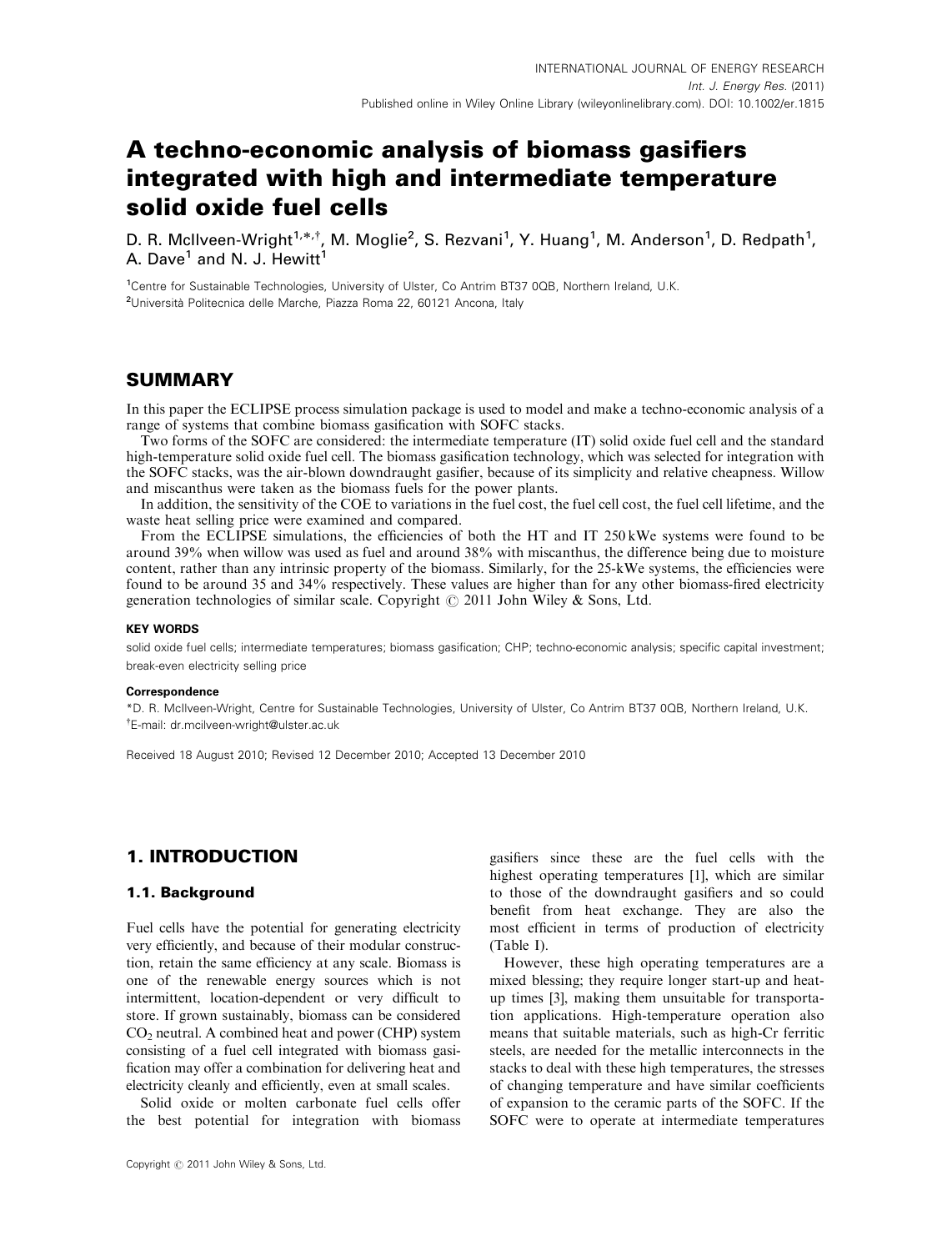| Type                                  | <b>PEMFC</b>             | AFC.                   | <b>PAFC</b>           | <b>MCFC</b>                  | <b>SOFC</b>                   |
|---------------------------------------|--------------------------|------------------------|-----------------------|------------------------------|-------------------------------|
| Electrolyte                           | lon<br>exchange          | Potassium<br>hydroxide | Phosphoric acid       | Alkali carbonates<br>mixture | Yttria stabilized<br>Zirconia |
| Operating temp (°C)                   | 60-100                   | $60 - 120$             | 160–220               | 600-650                      | 600-1000                      |
| Charge carrier                        | $H^+$                    | $OH^-$                 | $H^+$                 | $CO_2^{2-}$                  | $O^{2-}$                      |
| Electrolyte state                     | Solid                    | Liquid                 | Immobilized<br>liquid | Immobilized liquid           | Solid                         |
| Cell hardware                         | Carbon or<br>Metal based | Carbon based           | Graphite based        | Stainless steel              | Ceramic                       |
| Catalyst                              | Platinum                 | Platinum               | Platinum              | Nickel                       | Perovskites/Ni                |
| Recoverable CHP heat                  | <b>None</b>              | None                   | Low quality           | High                         | High                          |
| CO Impact                             | Poison                   | Poison                 | Poison                | Fuel                         | Fuel                          |
| S Impact                              | Few studies              | Unknown                | Poison                | Poison                       | Poison                        |
| External reformer for CH <sub>4</sub> | Yes                      | Yes                    | Yes                   | Yes/No                       | Yes/No                        |
| Fuel cell efficiency (%)              | $30 - 45$                | $30 - 50$              | $30 - 45$             | $45 - 60$                    | $45 - 75$                     |

**Table I.** Comparison of some standard fuel cell properties [2].

 $(IT)$  (around  $600^{\circ}$ C), then the interconnects could be much thinner and less expensive [4].

The high-temperature SOFCs (HTSOFCs) use an Yttria Stabilized Zirconia electrolyte for ionic conduction between 800 and  $1000^{\circ}$ C. Recently, a lot of research has been undertaken to find and develop novel electrolyte materials or charge carriers that operate in the IT region  $(500-800^{\circ}C)$  and the low temperature (LT) region (300–500 $^{\circ}$ C). For example, in the IT region salt-ceria composite electrolytes were found to be binary ionic, having  $O^{2-}/H^+$  charge carriers [5,6]; samarium-doped ceria (SDC) and Li/Na carbonates were used in a composite that has ternary conduction from  $O^{2-}/H^+ / CO_3^{2-}$  charge carriers [7]; thick oxide-carbonate composites with co-doped ceria were found to have enhanced conduction from  $O^{2-}/$  $CO_3^{2-}$  charge carriers [8].

In the LT region novel core-shell SDC/amorphous  $Na<sub>2</sub>CO<sub>3</sub>$  nanocomposite electrolytes show superionic activity above  $300^{\circ}$ C [9], where the conduction is presumed to be dominated by interfacial oxygen ion carriers, rather than bulk conduction [10], and the thermal stability of these nanocomposites has been confirmed up to 750 $\degree$ C, above which the Na<sub>2</sub>CO<sub>3</sub> layer begins to degrade and volatise [11]. Lower operational temperatures will permit the use of conventional stainless steels for interconnects, substantially reducing fuel cell costs and conventional sealing materials can also be used. Start-up and heat-up times would be reduced as well as the response time to changing power loads [12] when operating at LTs. Lower operating temperatures would also extend the lifetime of the fuel cell [13].

Global production of hydrogen depends primarily on the steam reforming of fossil fuels, with 30% coming from oil products and 48% from natural gas, with 18% coming from coal gasification [14]. In the future biomass could become an important sustainable source of hydrogen and a low-cost option for some countries. Biomass gasification is thought to provide the earliest and most economical route for the production of renewable hydrogen [15]. The integration of biomass gasifiers with fuel cells has been proposed [16] and CHP applications suggested for low-pressure oxygen (LPO) gasifiers with either molten carbonate or phosphoric acid fuel cells for an isolated community [17] or for selected buildings [18]. There are many gasifiers technologies and the most suitable should be selected for the fuel cell integrated in the system [19]. Although the LPO gasifier produces a gas without the inert  $N_2$ , the air-blown downdraught gasifier is chosen in this case, because of its relative cheapness.

In this study the integration of a biomass gasifier with a HTSOFC (operating temperature around  $900^{\circ}$ C) and with a IT solid oxide fuel cell (ITSOFC) (operating temperature around  $600^{\circ}$ C) in a CHP power plant are compared. Two biomass fuels, miscanthus and willow, are considered as the fuel for the air-blown downdraught gasifier at atmospheric pressure. In addition two system scales, 25 and 250 kWe, were compared.

The ECLIPSE process simulator [20] was used for the simulation and analysis of these proposed systems, and more details of them are given elsewhere [21].

# 2. FUEL PROPERTIES–CALORIFIC VALUE, PROXIMATE AND ULTIMATE ANALYSIS

In this study the biomass fuels were chosen to be miscanthus and willow, which are promising energy crops in Western Europe. The proximate analysis of these fuels is shown in Figure 1.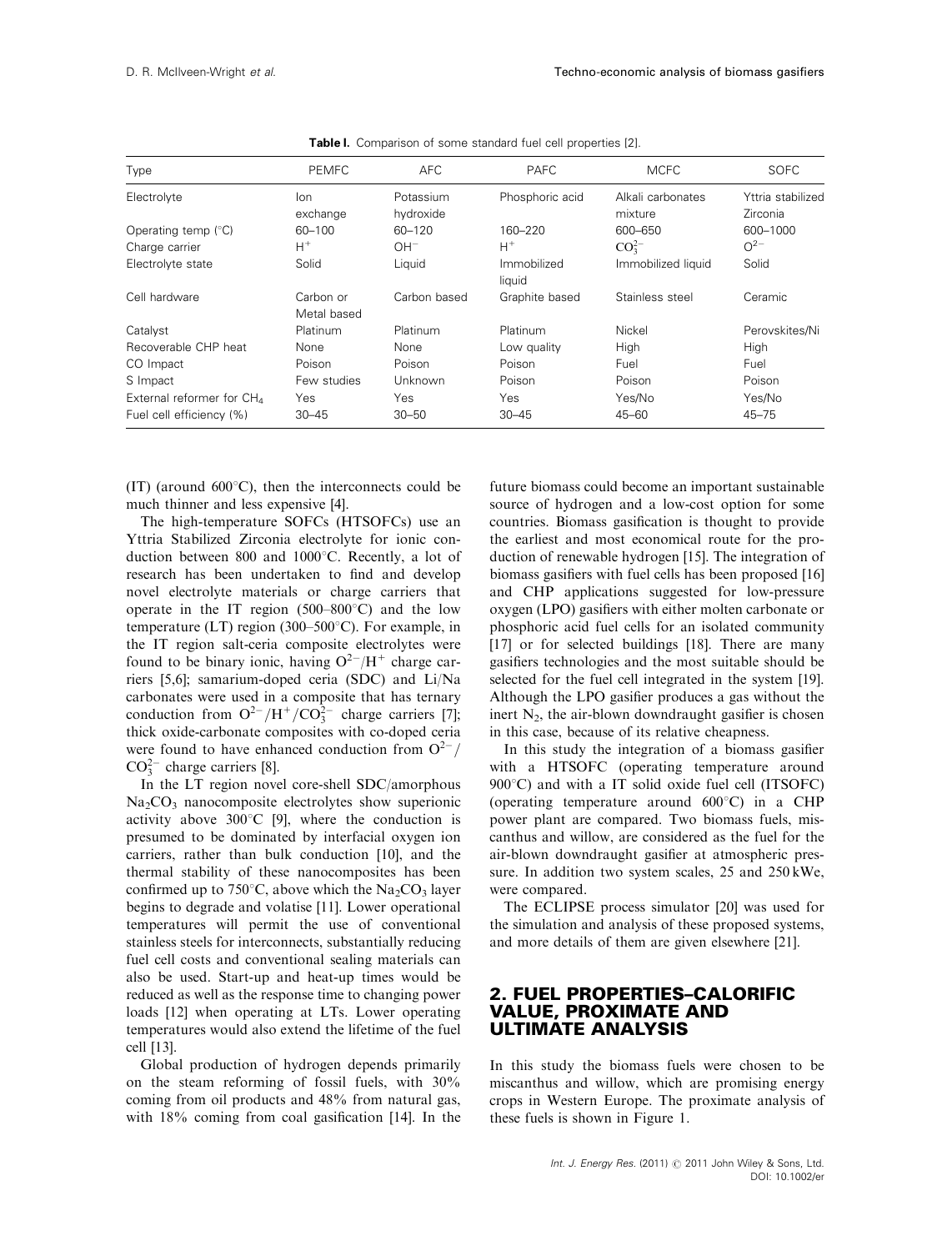# 2.1. Proximate analysis

The (as received) moisture contents of these fuels are 25–30%, which means that they must be dried to around 15% for successful gasification. Drying requires energy, thus lowering the energy efficiency of the system. The volatile contents are above 80%, which are typical for biomass and considerably higher than for coal. The fixed carbon values and the ash contents are also lower compared with most coals. This has implications for biomass gasification, since it makes it very easy for large (long-chain) molecules to be released into the producer gas stream and they could condense on cool spots in the system.

## 2.2. Ultimate analysis

The ultimate analysis of miscanthus and willow are shown in Figure 2.

The dry ash free properties of these fuels are relatively similar. It can be seen that there is no sulphur, and low chlorine and ash content in both fuels. This is significant for emissions of SOx, or HCl. What is not shown is that there are very small amounts of silica in



**Figure 1.** Proximate analysis of miscanthus and willow.



**Figure 2.** Ultimate analysis of miscanthus and willow.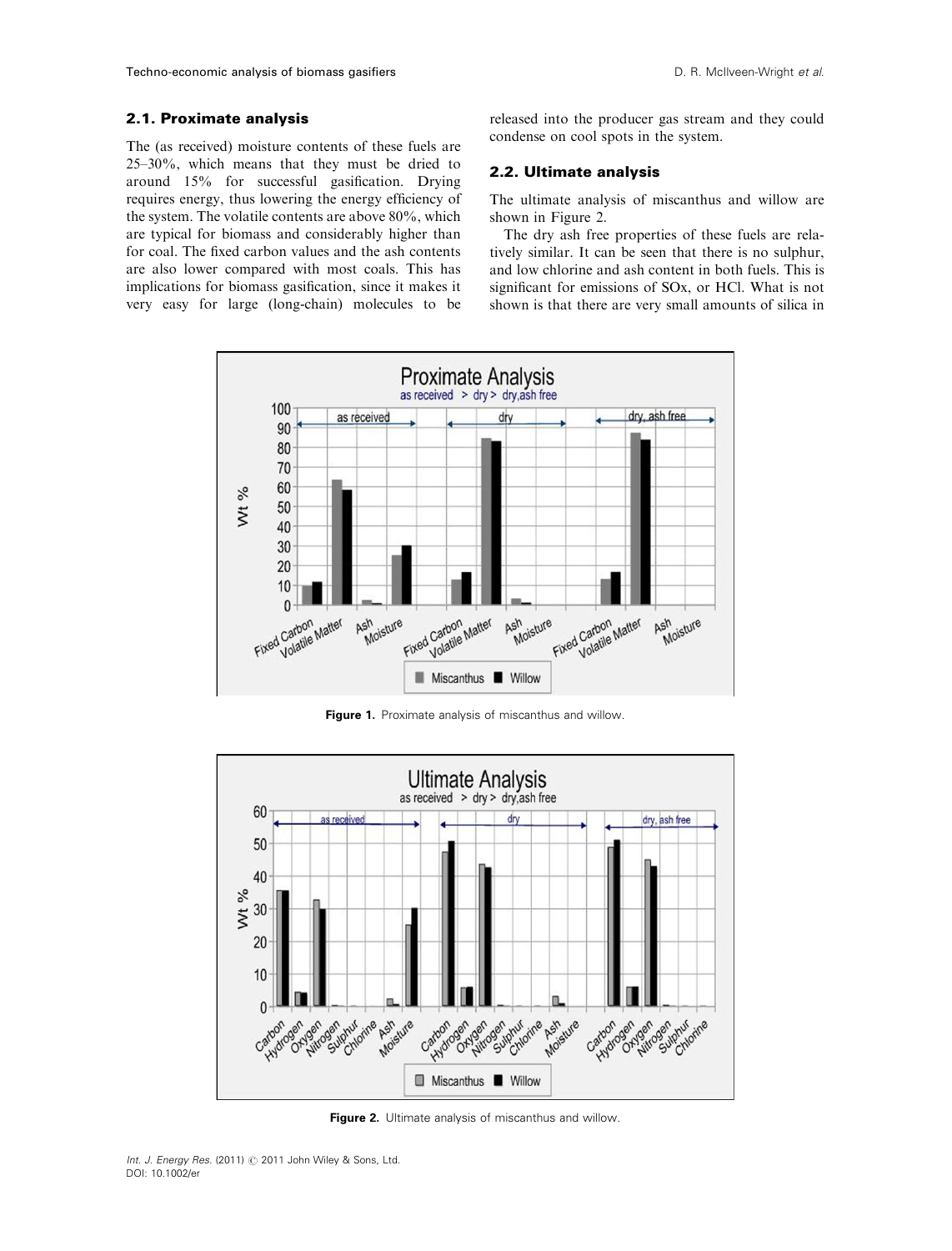the miscanthus, which can affect ash melting and sintering temperatures and potentially lead to slagging in the gasifier.

## 2.3. Calorific value

These are typical biomass fuels, with low calorific values  $(17-18 \text{ MJ kg}^{-1})$ ) compared with coal  $(25-35 \,\mathrm{MJ\, kg^{-1}})$  (Figure 3).

This is particularly apparent in the 'as received' mode as they both have comparatively high moisture contents.

As has already been mentioned, an air-blown gasification system was chosen for integration with the solid oxide fuel cell stack for the CHP system. The gas composition from such a gasifier, using miscanthus or willow for fuel, is given in Figure 4.

As can be seen, nitrogen is the main constituent of the producer gas from the air-blown downdraught gasifier, causing this gas to have a relatively low calorific value, since it is inert. There is a small amount of methane present in the gas, and there may also be traces of HCl or NOx.



**Figure 3.** Calorific value of miscanthus and willow.



**Figure 4.** Typical gas composition from a downdraught gasifier fuelled by miscanthus or willow.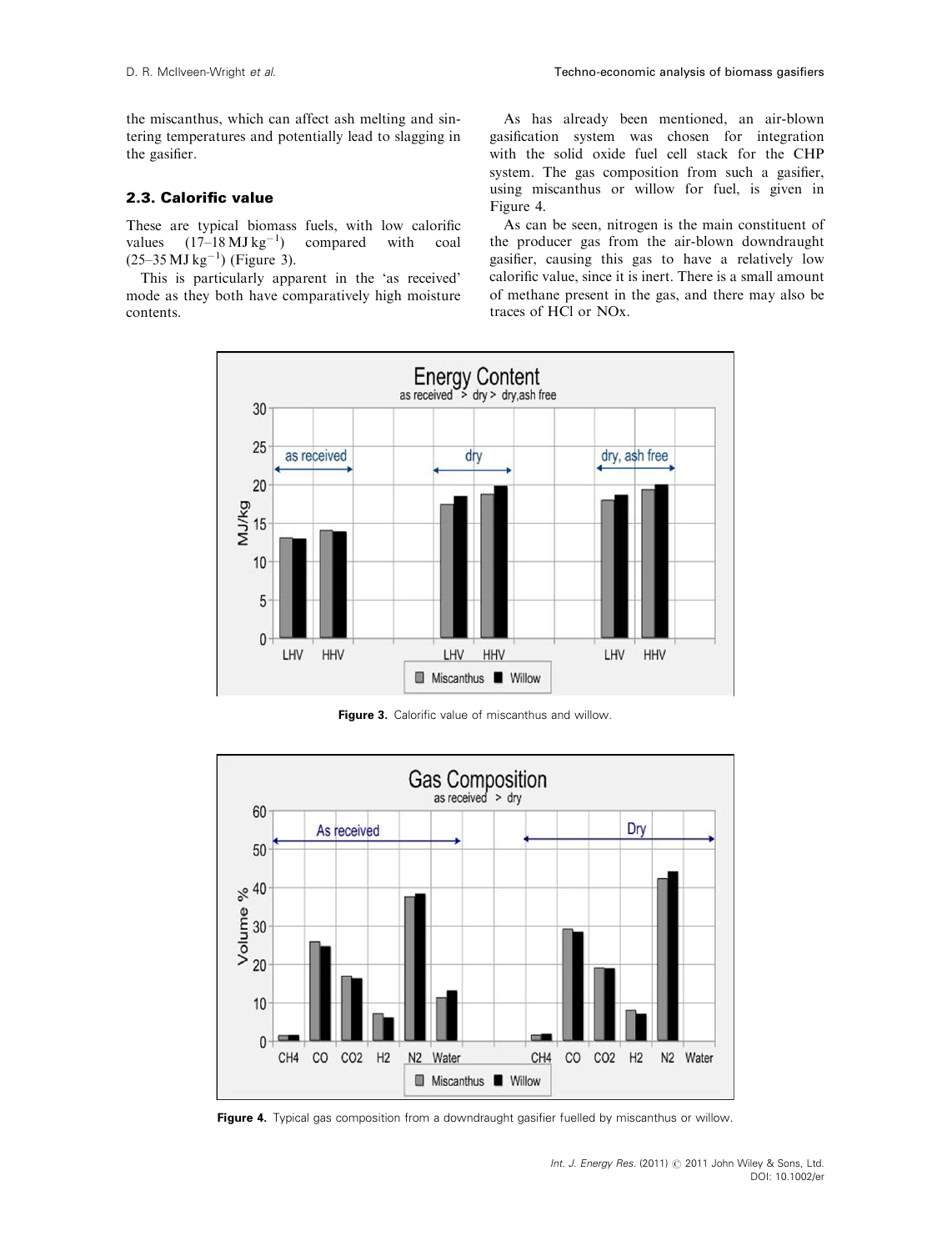# 3. TECHNICAL SIMULATION RESULTS

A simplified schematic of the system model is shown in Figure 5. The biomass is dried to 15% by the exhaust gases before entering the gasifier, with air also preheated from the exhaust. Around 85% of the hot producer gas arriving at the SOFC is consumed, so the remainder can be combusted to provide heat for the pre-reformer, air heater and boiler, where steam is raised for the reforming, as well as the hot water heating. The distribution of heat, and the amount available for hot water, will depend on the operating temperature of the SOFC, the amount of steam required at the pre-reformer and the moisture content of the biomass used.

The technical results for the ECLIPSE simulations for the 25 and 250-kWe CHP systems, with willow as the fuel, are summarised in Table II and with miscanthus as the fuel in Table III. Simulations have been made for both the HT and IT versions of the SOFCs.

With willow as the fuel, the 250-kWe systems were found to be about 5 percentage points more efficient than the 25-kWe systems. The systems with the HTSOFCs were found to recover more heat and emit less  $CO<sub>2</sub>$  than those with the ITSOFCs.

With miscanthus as the fuel, the 250-kWe systems were found to be about 4 percentage points more efficient than the 25 kWe systems. The systems with the HTSOFCs were found to recover more heat and emit less  $CO<sub>2</sub>$  than those with the ITSOFCs. The electricity usages shown in Tables III and IV account for the



**Figure 5.** Simplified schematic of the proposed biomass gasification–SOFC CHP system.

| <b>Table II.</b> Summary of the technical simulation results for willow as the fuel. |
|--------------------------------------------------------------------------------------|
|--------------------------------------------------------------------------------------|

| System output (kWe)                     | 250      | 250      | 25       | 25            |
|-----------------------------------------|----------|----------|----------|---------------|
| SOFC Temperature (°C)                   | 913 (HT) | 616 (IT) | 911 (HT) | 607 (IT)      |
| Fuel                                    | Willow   | Willow   | Willow   | <b>Willow</b> |
| Biomass flow (daf t day <sup>-1</sup> ) | 3.04     | 3.07     | 0.35     | 0.35          |
| Thermal input (kWth), LHV               | 655.4    | 661      | 74.48    | 74.48         |
| Electricity usages (kWe)                | 10.7     | 11.8     | 3.9      | 4.3           |
| Heat recovered (kWth)                   | 121      | 44       | 9        | $\Omega$      |
| Gross electricity out (kWe)             | 264      | 264.4    | 29.4     | 30            |
| Net electricity out (kWe)               | 253.3    | 252.2    | 24.9     | 25.1          |
| Electrical efficiency, LHV (%)          | 38.65    | 38.33    | 33.4     | 33.7          |
| CHP efficiency, LHV (%)                 | 57.1     | 44.8     | 45.5     | 33.7          |
| $CO2$ (q kWh <sup>-1</sup> )            | 841      | 850      | 998      | 1118          |
|                                         |          |          |          |               |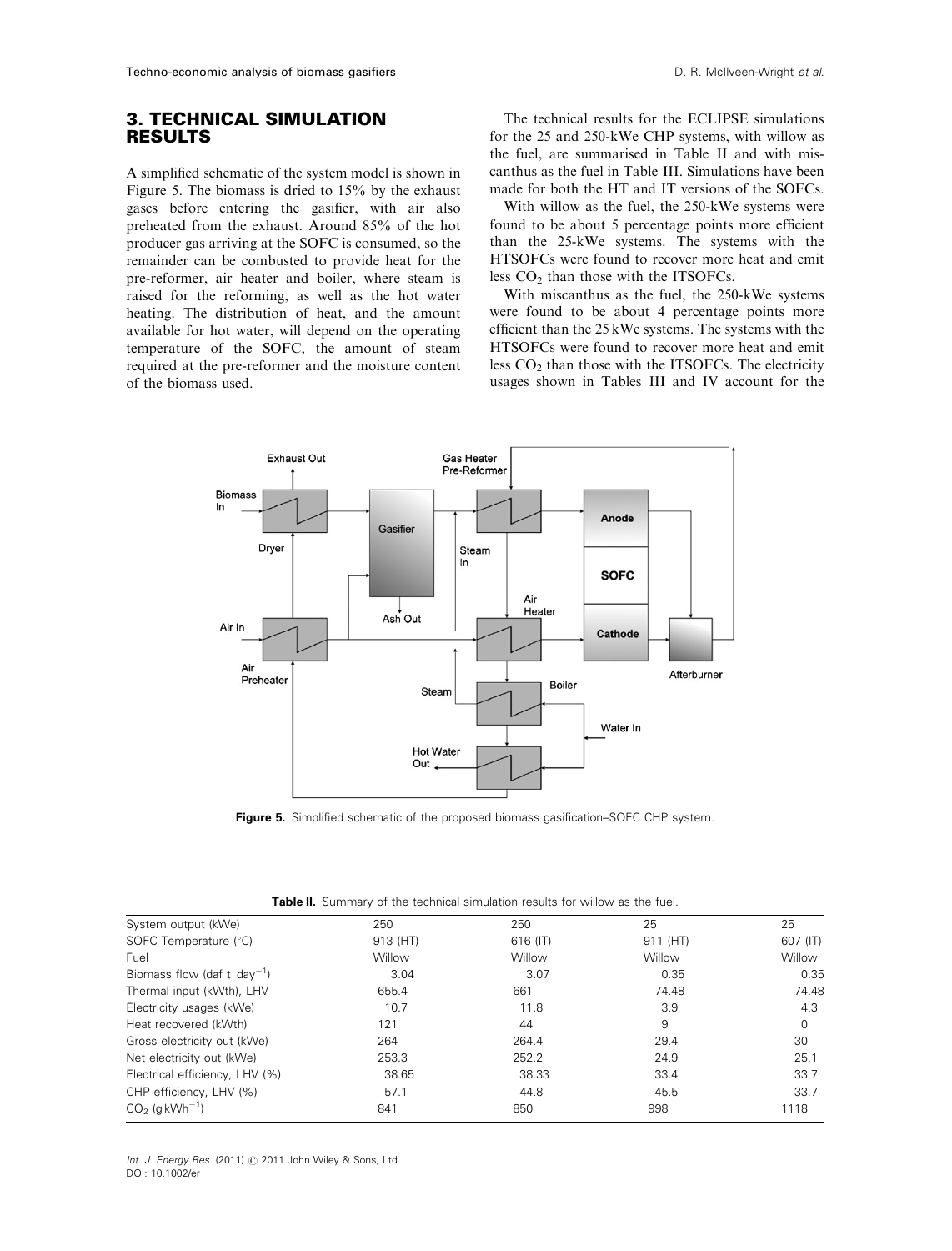| 25         |
|------------|
| 614 (IT)   |
| Miscanthus |
| 0.35       |
| 74.48      |
| 4.5        |
| 3          |
| 29.8       |
| 25.1       |
| 34.07      |
| 38.14      |
| 1133       |
|            |

**Table III.** Summary of technical simulation results for miscanthus as the fuel.

**Table IV.** Typical economic indices for large and small systems.

| Economic indices and factors              | Power station $>100$ MWe | Power station $<$ 100 MWe | Small CHP $<$ 1 MWe |  |
|-------------------------------------------|--------------------------|---------------------------|---------------------|--|
| Construction time (years)                 |                          |                           |                     |  |
| Commissioning time (years)                | O                        | O                         | 0.25                |  |
| Discounted cash flow rate (%)             | 8.0                      | 8.0                       | 8.0                 |  |
| Capital fees (%TCI)                       | 2                        | 2                         | 2                   |  |
| Working capital (%TCI)                    |                          |                           | 2                   |  |
| Contingency (%TCI)                        | 10                       | 10                        | 10                  |  |
| Plant occupancy (%) (1st year, 2nd, Rest) | 40/60/85                 | 60/85/85                  | 85                  |  |
| Plant life (years)                        | 25                       | 25                        | 30                  |  |
| Operating cost (%TCI)                     | 1.1                      | 1.1                       | 1.1                 |  |
| Maintenance cost (%TCI)                   | 2.3                      | 2.3                       | 2.3                 |  |
| Insurance cost (%TCI)                     | 2.0                      | 2.0                       | 2.0                 |  |

electricity used within the system for fans, pumps and conveyors.

# 4. METHOD OF ASSESSMENT OF THE SYSTEM ECONOMICS

A full economic analysis was carried out for all systems using the ECLIPSE process simulation package.

The Total Capital Investment (TCI) is the total capital investment of building the power station, starting from a 'green field' site, including the normal infrastructure that would be contained within the boundary fence, i.e. roads, offices, control rooms, services, utilities, etc. Added to this is an allowance for the working capital, capital fees and contingency. There is no allowance for additional capital cost for 'first-of-its kind' costs and no costs due to the additional risks incurred with financing the construction of a novel, prototype or demonstration plant. A Northern European location is assumed for the plant, with similar construction costs to the United Kingdom.

The calculation of the specific capital investment (SI) requires a value for the electricity production, or electricity sent out. The electricity sent out is the gross power generated by the power station, less the power

required by all the auxiliaries on site and less the losses from the on-site transformers. It assumes that the power station operates at design load for the defined plant occupancy; no allowance is made for part load operation. The calculation of the electricity sent out is performed using a consistent set of environmental conditions, such as ambient air and cooling water conditions.

The BESP is the price that the generator must charge for the electricity that is sent out to the grid in order that, over the lifetime of the station, its net present worth is zero. In other words, the present day value of the net income is equal to present day value of the capital investment. The present day value of the net income is the sum of the net annual income over the lifetime of the plant, discounted back to the present day value, using a given discounted cash flow rate. The present day is taken as the first day that the commissioned power station starts operation. The net annual income includes the income from selling the electricity produced and any other valuable byproducts as well as the cost of fuel, raw materials, services (water, effluent, solids' disposal), operating and maintenance labour and supplies, and insurance. The net annual income is of course affected by the occupancy of the power station. The present day value of the capital investment is the TCI appreciated over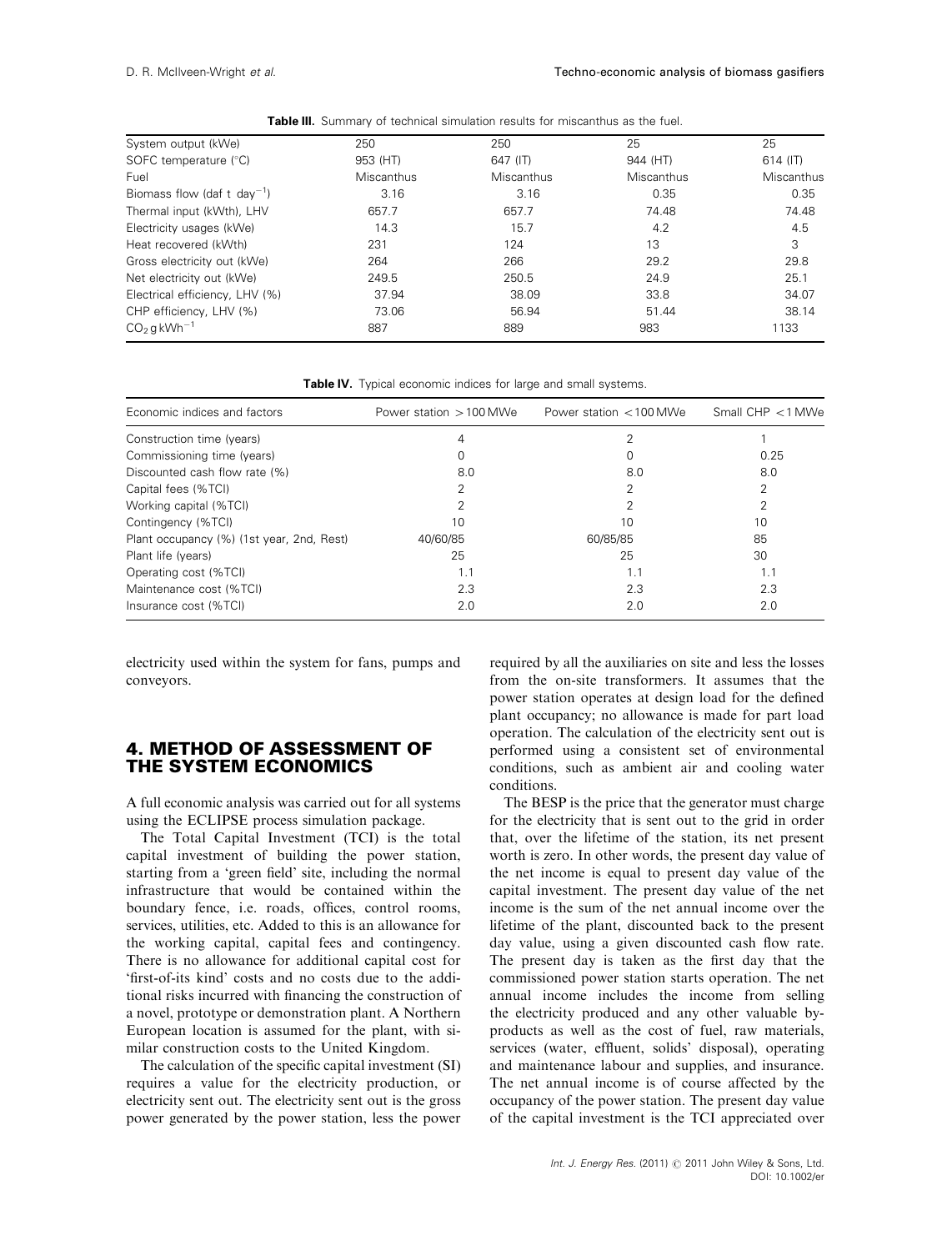| $\frac{1}{2}$                      |           |        |         |         |  |
|------------------------------------|-----------|--------|---------|---------|--|
| CHP plant size (kWe)               | 250       | 25     | 250     | 25      |  |
| Fuel cell operating temperature    | <b>HT</b> | HT     | IT      | IT      |  |
| Fuel cell lifetime (yrs)           | 5         | 5      | 5       | 5       |  |
| Fuel cell output gross (kWe)       | 264       | 30     | 264     | 30      |  |
| Fuel cell cost rate $($kWe^{-1})$  | 1300      | 1300   | 1300    | 1300    |  |
| Costs (\$ 2008)                    |           |        |         |         |  |
| Fuel cell costs for years 0-5 (\$) | 343200    | 39000  | 343200  | 39000   |  |
| Fuel cell costs for years 5-10     | 240 240   | 27300  | 240 240 | 27300   |  |
| Fuel cell costs for years 10-15    | 168168    | 19110  | 168168  | 19110   |  |
| Fuel cell costs for years 15-20    | 117717    | 13377  | 117717  | 13377   |  |
| Fuel cell costs for years 20-25    | 82402     | 9363   | 82402   | 9363    |  |
| Fuel cell costs for years 25-30    | 57861     | 6554   | 57861   | 6554    |  |
| Total fuel cell cost (\$)          | 1009588   | 114704 | 1009588 | 114704  |  |
| Downdraught gasifier               | 187000    | 45300  | 187000  | 45300   |  |
| <b>Burner</b>                      | 83500     | 17000  | 83500   | 17000   |  |
| Gas cleaner                        | 46300     | 26600  | 46300   | 26600   |  |
| Biomass conveyer                   | 28500     | 24500  | 28500   | 24500   |  |
| Dryer                              | 18200     | 10700  | 18200   | 10700   |  |
| Fans                               | 22800     | 9000   | 22800   | 9000    |  |
| Pumps                              | 10800     | O      | 10800   | 0       |  |
| Heat exchangers                    | 197000    | 86000  | 102000  | 42 000  |  |
| Total balance of Plant (BOP)       | 594 100   | 219100 | 499100  | 175 100 |  |
| Total system costs (\$)            | 1603688   | 333804 | 1508688 | 289804  |  |
| Specific investment $($kWe^{-1})$  | 6415      | 13352  | 6035    | 11592   |  |

**Table V.** Example of typical economics for the CHP plant.

Fuel cell lifetime is 5 years and fuel cell cost rate is  $$1300 \text{ kW}^{-1}$ . Discounted cash flow rate is 8%.

the construction and commissioning times of the plant using the given discounted cash flow rate. No allowance is made for inflation, payment of taxes or profit, except as is allowed for setting a value for the discounted cash flow rate.

The typical values for the capital and operating cost indices and factors large and small power stations are given in Table IV.

# 5. ECONOMIC SIMULATION RESULTS

These analyses are too detailed to show here, but certain indicators have been selected. The economic indicators for a system are taken to be: (a) the TCI in \$M (2008); (b) SI, i.e. Capital Investment (in 2008 \$) per Installed Net kWe; and (c) the Break-even Electricity Selling Price (COE) in US  $\text{\$MWh}^{-1}$  (or US cents  $kWh^{-1}$ ).

The economics of these systems depends heavily on the cost of the fuel cells and their lifetimes. It has been assumed that each of the CHP systems will be generating power for 25–30 years. The fuel cell lifetime is not precisely known, but is considered to be currently shorter than the system lifetime (assumed to be 30 years) and has been taken to be 5, 10 or 15 years. This implies that the fuel cell stack would need to be replaced a number of times throughout the lifetime of the CHP system.

The fuel cell cost is also not well established, and values of \$400, \$600, \$800, \$1,000, \$1,200 and \$1,400 per kilowatt were considered here.

There was little difference found between the capital costs of the systems when they used miscanthus or willow, so only the economics for the systems using willow are shown in Table V.

Two particular indicators, the SI and the Break-even Electricity Selling Price (COE), are chosen to assess the economic state of the system.

The CHP plants were modelled for all these variations: plant size (25 or 250 kWe); fuel (miscanthus or willow); fuel cell cost rate (\$400, \$600, \$800, \$1,000, \$1,200 and \$1,400 per kilowatt) and fuel cell lifetime (5, 10 or 15 years).

The TCI for the CHP system was calculated using ECLIPSE for all these variations and the SI (which is the TCI/net plant output in  $\text{\$kWe}^{-1}$ ) evaluated. The SI for the large (250 kWe) systems is shown in Figure 6 and SI for the small (25 kWe) systems is shown in Figure 7.

It can be seen that the SI increases with increasing fuel cell cost rate and with decreasing fuel cell lifetime for both plant sizes.

# 6. COMPARISONS AND CONCLUSIONS

There are several uncertainties related to some of the factors in the economics of novel systems, such as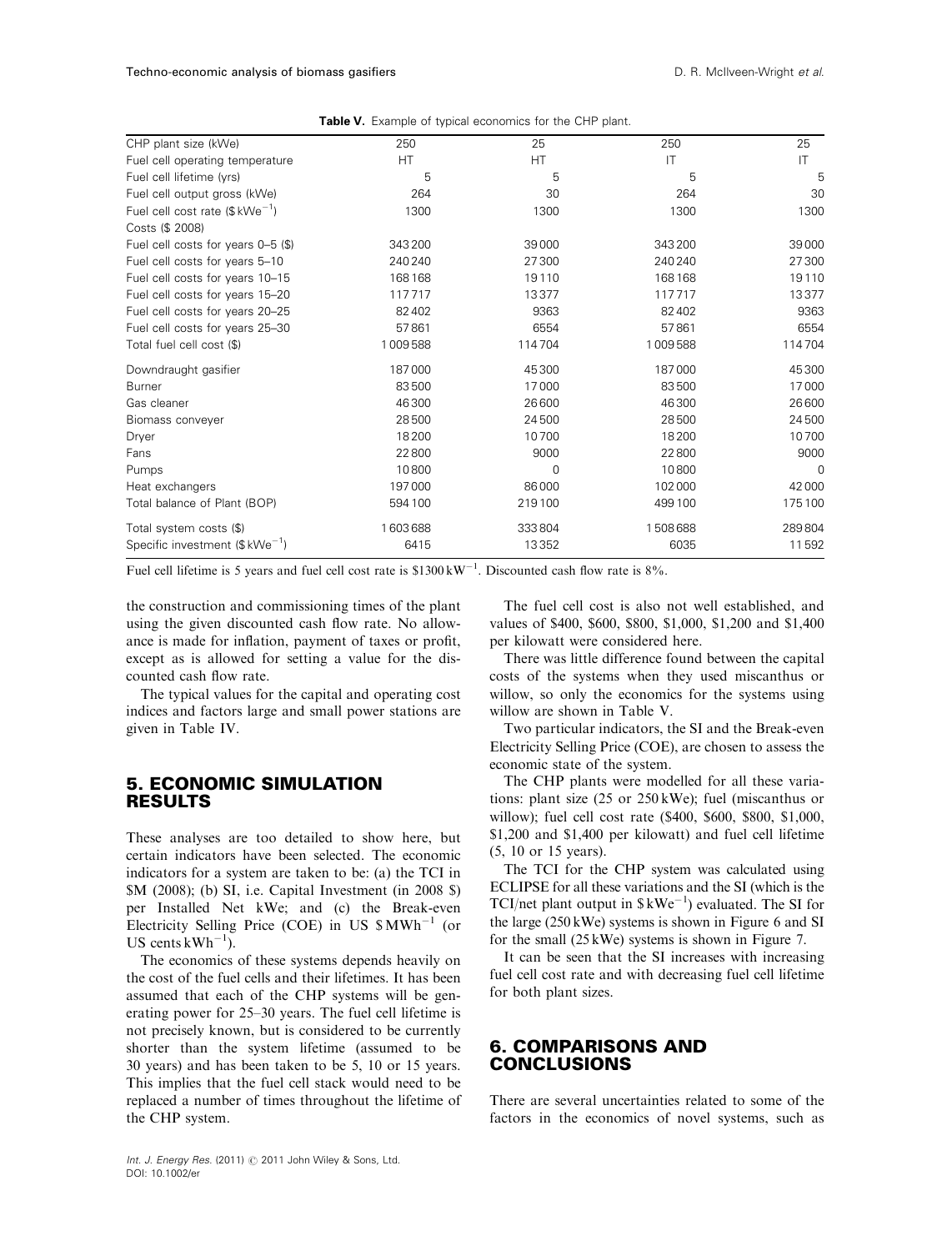

Figure 6. Variation of the SI with fuel cell lifetime and fuel cell cost rate for large plants.



Figure 7. Variation of the SI with fuel cell lifetime and fuel cell cost rate for small plants.

those proposed here, which can affect the cost of electricity generated by the system. Those uncertain factors, which are considered here, are the fuel cell cost rate, the fuel cell lifetime, the cost of the biomass fuel and the selling price for hot water generated by the waste heat. For this reason, a 'sensitivity analysis' is performed, where the COE is calculated for up to  $\pm 100\%$  change in the best estimated value of the uncertain factors. The current, best estimated values for these factors are taken as the 'base case', and these

are assumed to be: fuel cell cost rate is  $$800 \text{ kW}e^{-1}$ ; fuel cell lifetime is 10 years; biomass-fuel cost is \$60 wet  $\text{tonne}^{-1}$  (around \$45 daf tonne<sup>-1</sup>); and waste heat selling price is  $$1.5 \text{GJ}^{-1}$ . Obviously these values will change with time, location and other factors, so a caseby-case analysis will always be necessary, but they are useful for making general estimates and comparisons.

For the 250-kWe version base case with the HTSOFC, the economic analysis performed by ECLIPSE gives the results in Table VI (Figure 8).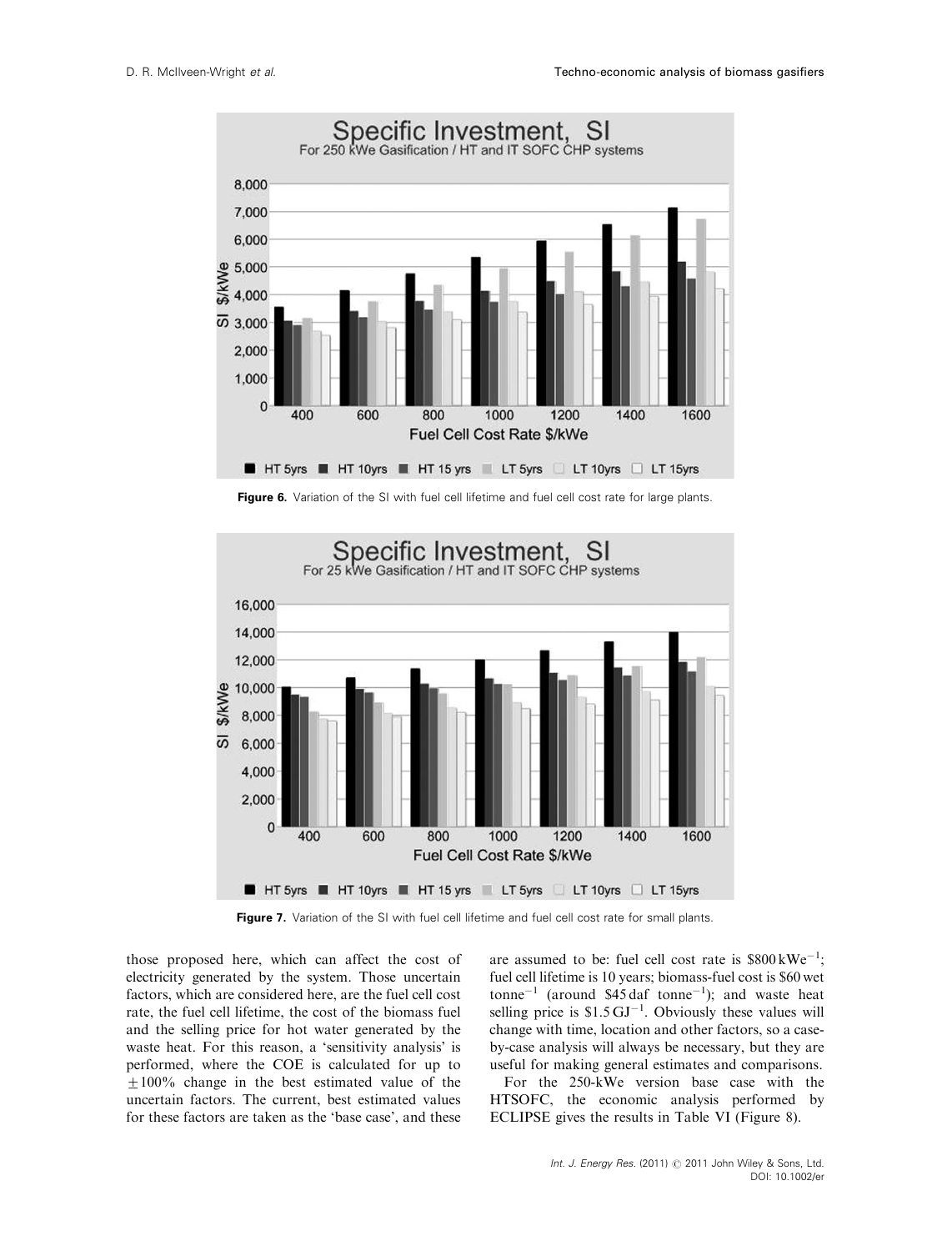The same sensitivity analysis was performed for the small-scale systems and is shown in Figure 9.

### 6.1. Conclusions—technical

The 250-kWe version of the system had a LHV efficiency for electricity generation of about 39% and the 25-kWe version around 33% when using willow and around 38 and 34%, respectively when using miscanthus. The type of biomass did not cause the change in efficiency, this was solely due to the moisture content differences. There was little difference in efficiency between the plants using the HTSOFCs and those using the ITSOFCs.

These efficiency values for electricity generation are higher than any other power plant fuelled by biomass [22], and at least as good as fossil-fuel-fired plants, of this size.

**Table VI.** Economic analysis of the 'Base case' for the 250-kWe plant with the HTSOFC.

| Total equipment costs (TEC) (\$)                          | 948439  |
|-----------------------------------------------------------|---------|
| Annual insurance (2% TEC) (\$)                            | 18969   |
| Annual maintenance costs (2.3% TEC) (\$)                  | 21814   |
| Annual operating costs (1.1% TEC) (\$)                    | 10433   |
| Contingency (10% TEC) (\$)                                | 94844   |
| Working capital (2% TEC)                                  | 18969   |
| Capital fees (2% TEC) (\$)                                | 18929   |
| Total capital costs (TCC) (inc. Contingency,              | 1085014 |
| working capital and fees) (\$)                            |         |
| TCC (inc. construction & commissioning time) (\$) 1209313 |         |
| Levelised COE (US $$MWh^{-1}$ )                           | 123.89  |
| Payback period (Years)                                    | 22      |
| SI, (TEC/250) ( $$kWe^{-1}$ )                             | 3794    |
|                                                           |         |

Some waste heat can also be recovered, but less than with some other biomass power plants. More heat could be recovered when miscanthus (Moisture Content 25%) rather than willow (Moisture Content 30%) was used. The overall energy efficiency for the 250-kWe version was found to be  $\langle 73\% \rangle$  using miscanthus and  $\langle 53\%$  using willow; for the 25-kWe version they were  $\langle 52 \rangle$  and  $\langle 46 \rangle$ , respectively. This could probably be improved with better optimisation. However, the financial returns from electricity generation are more lucrative than from the selling of waste heat.

Because of their high efficiencies these plants would be low gross emitters of  $CO_2$ , around  $850$  g kWh<sup>-1</sup> for the 250-kWe versions using willow,  $890 \text{ gkWh}^{-1}$ using miscanthus and around  $1000-1100$  g kWh<sup>-1</sup> for the 25-kWe versions using miscanthus. The  $CO<sub>2</sub>$ emissions from the willow-fired 250-kWe versions are comparable with those from large-scale coalfired power plants, and their net  $CO<sub>2</sub>$  emissions are considerably less, if the willow comes from sustainably grown plantations. There will also be no SOx and little or no NOx from these biomass-fuel cell systems.

#### 6.2. Conclusions—economic

From Figure 5, it can be seen that the SI for the power plants using the ITSOFCs are lower than those using the HTSOFCs. From Table IV, it is clear that the heat exchangers are more expensive for the high-temperature applications making the TCI, SI (and consequently COE) higher for the systems using the HTSOFCs.



Figure 8. Variation of COE for the 250-kWe system using either the ITSOFC or the HTSOFC with fuel cell lifetime, fuel cell cost rate, waste heat selling price, and fuel cost.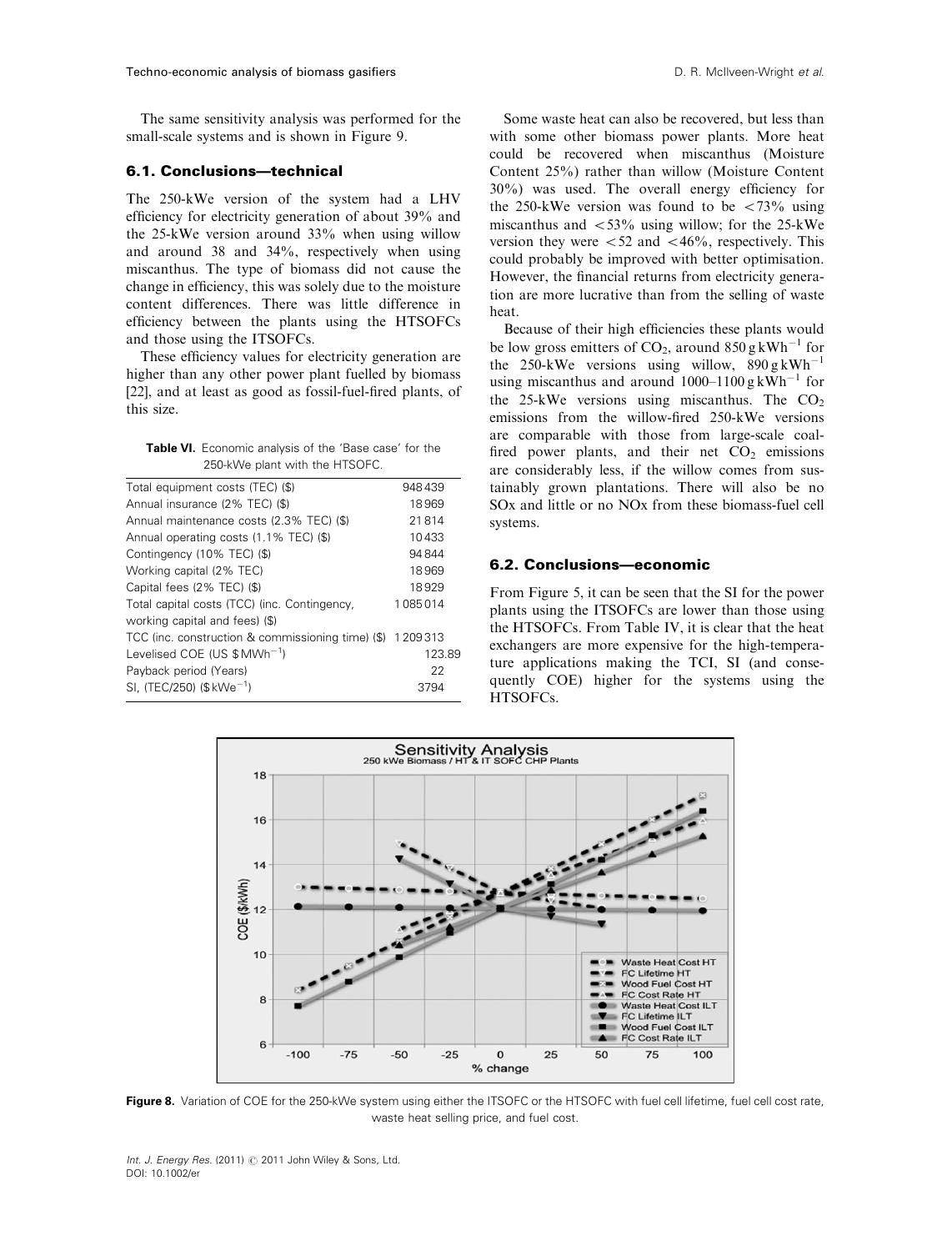

Figure 9. Variation of COE for the 25-kWe system using either the ITSOFC or the HTSOFC with fuel cell lifetime, fuel cell cost rate, waste heat selling price, and fuel cost.

The COE for the base case of the 250-kWe plant is around  $120$   $\text{S} \text{M} \text{W} \text{h}^{-1}$  and around  $128$   $\text{S} \text{M} \text{W} \text{h}^{-1}$ (equivalent to  $12.0$  US cents kWh<sup>-1</sup> and  $12.8$  US cents  $kWh^{-1}$ ) depending on whether the ITSOFC or HTSOFC is used. This is quite a bit higher than the 64  $$MWh^{-1}$$  achieved by 600 MW pulverised coal power plants [23]. However, these small biomass-fuel cell systems are novel and small, so could not be expected to compete with large-scale mature technologies. It can be seen from the sensitivity analysis in Figure 7 that in the best circumstances around 77 and 84 \$MWh<sup>-1</sup> (with the ITSOFC and HTSOFC, respectively) can be achieved by the 250-kWe biomass-SOFC systems.

For the 25-kWe version of this biomass-fuel cell CHP plant, the base case COE was found to be around 245  $\text{\textsterling} \text{MWh}^{-1}$  and around 285  $\text{\textsterling} \text{MWh}^{-1}$  for the IT-SOFC and HTSOFC version, respectively, falling to about 197 and 235  $\text{\textsterling}$  MWh<sup>-1</sup> in the best circumstances (Figure 9).

The systems proposed in this paper have the potential to generate electricity at high efficiency with low emissions relative to their small scales and compared with other CHP plants at these scales. They would be most suitable where high electricity to heat ratios are required.

Their investment costs are high, at the fuel cell costs and lifetimes proposed here, but these costs are expected to fall in the near future to nearer  $$200 \text{ kW}e^{-1}$ , in fact the US DOE set up a research programme to achieve  $$400 \text{ kW} \text{e}^{-1}$  by 2010 [24]. Solid oxide fuel cells, which can operate at even lower temperatures, such as those using nanocomposites [10], would be made from cheaper materials and allow low-cost heat exchangers

to be employed. Therefore, if the Balance of Plant costs decrease too, the overall COE from the 250-kWe version could even approach competivity with large-scale fossil-fuel power plants, particularly those with emissions reduction technologies.

### ACKNOWLEDGEMENTS

This work was carried out as part of the FP6-SSA-32308 NANOCOFC project. Thanks are due to the partners in this project and to the European Commission.

## REFERENCES

- 1. Dayton DC. Fuel Cell Integration—A Study of the Impact of Gas Quality and Impurities. National Renewable Energy Laboratory, NREL: Golden, Colorado, 2001; 1–28.
- 2. Lens P et al. (eds). Biofuels for Fuel Cells; Renewable Energy from Biomass Fermentation (2nd edn). Integrated Environmental Technology, IWA Publishing: London, 2007; 519.
- 3. Colpan CO, Hamdullahpur F, Dincer I. Heat-up and start-up modeling of direct internal reforming solid oxide fuel cells. Journal of Power Sources 2010; 195(11):3579–3589.
- 4. Niewolak L et al. Potential suitability of ferritic and austenitic steels as interconnect materials for solid oxide fuel cells operating at 600°C. Journal of Power Sources 2010; 195(22):7600–7608.